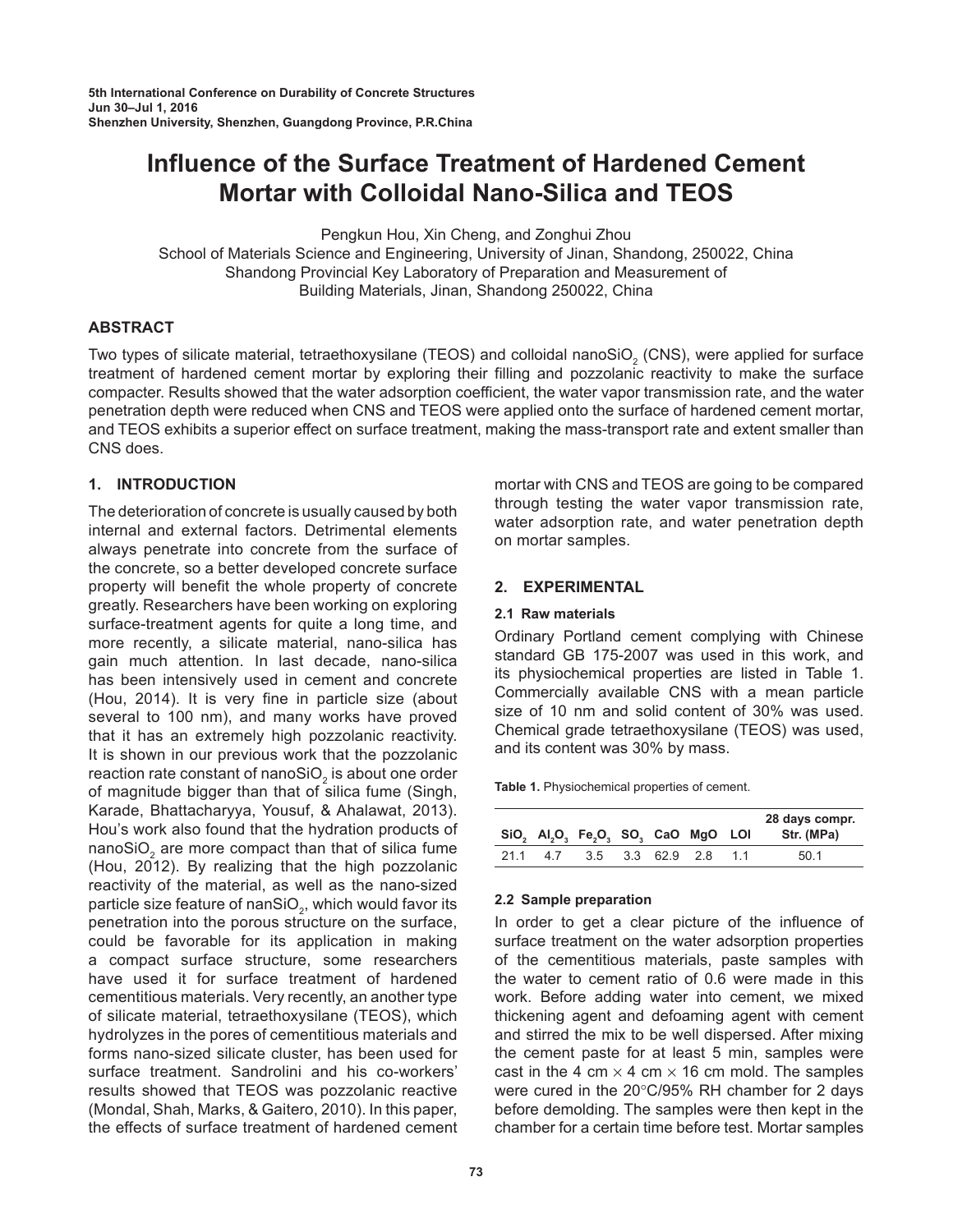<span id="page-1-0"></span>with the water to cement ratios of 0.4 and 0.6 that used for measuring water vapor transmission coefficient were molded in the PVC tubs with a diameter of 8 cm and at a binder to sand ratio of 1:3. After casting for 1 day, mortar samples were demolded and then cured in 20°C/95% RH chamber.

#### **2.3 Water adsorption property**

Samples for the water adsorption measurement were made into small pieces with the size of 4 cm  $\times$  4 cm  $\times$  2 cm. After the samples were treated with water, TEOS and CNS by soaking technique, they were cured in 20°C/95% RH for 14 days before water absorption testing. Samples were oven dried at 60°C for 2 days before measurement. During the measurement, only one side of the samples was left unsealed with epoxy resin. The unsealed side of the sample was immerged in water for a certain time, and samples were weighed in the saturateddry condition. Water absorption ratio was calculated by dividing the surface area (in square centimeters) with the weight growth (in milligrams) of the sample. For each test, the water absorption ratios of three samples at 10, 20, 40, 90 min, and 24 h water-soaking time were tested and averaged to be taken as the representative value. The initial water absorption coefficient, i.e., slope of the water absorption ratio vs. square root of time (in seconds) at the beginning of water absorption described in Sandrolini, Franzoni, and Pigino (2012) was adopted to reflect the water transport properties.

## **2.4 Water vapor transmission property**

Mortar samples used for measuring the water vapor transmission property were cut into slice with a thickness of 1.5 cm, and then treated with water, CNS, and TEOS. Before water vapor transmission property measurement, samples were cured under 20°C/95% RH for 7 and 36 days. In order to reflect the water vapor transport properties of mortar, "Wetcup" method (Khatib & Mangat, 1995) was used. The principle of the "wet-cup" method is that, when the water vapor in the wet cup transmits from the high humidity to low humidity environment, the weight of the cup will decrease. The weight loss rate can be recorded to show the densification extent of the sample. In this work, the humidity gradient was generated by the pure water (100% humidity) and saturated KBr solution (80% humidity). And then the water loss of the cup due to transmission of vapor from high humidity to low humidity was recorded and slope of the weight loss vs. time curve was used to reflect water vapor transport property of the mortar sample. Before measurements, the samples were kept in the condition of 70% RH in room temperature (about 25°C) for 1 day.

#### **2.5 Mortar permeability test**

Mortar samples for water permeability measurement were cured under 20°C/95% RH for 7 days after casting. The following procedure was used for sample treatment. Samples were divided into three groups (group 1, 2, and 3), and there were three samples in each group. Groups 1, 2, and 3 were soaked in water, CNS, and TEOS, respectively, for 1 h, and then all the samples were moved into curing chamber and cured for different time before measurement. During the water permeability test of the samples, the water pressure got started from 0.2 MPa and increased at a rate of 0.2 MPa/h, when the pressure reached 2 MPa, the pressure was kept constant for another 15 h. Then, samples were taken out and cut into half for the measurement of the penetration depth of water.

## **3. RESULTS AND DISCUSSIONS**

## **3.1 Initial water adsorption coefficient**

The water adsorption coefficient of mortar sample that was treated by water, TEOS, and CNS were shown in Table 2, it demonstrates that the water absorption coefficient of samples treated by CNS and TEOS were reduced by 22.7 and 68% compared to the control sample. This demonstrates that the porosity of mortar sample was reduced by these two agents, and a greater pore-fining effect is seen in TEOS-treated sample. It was reported in our previous work that the pozzolanic reaction happened between nano-silica/ TEOS leading to the production of additional C-S-H gel would be favorable for the pore-fining effect (ASTM, 2000). At the same time, the pore-fining effect of the nano-particles would also contribute to the reduction of the water adsorption property. When comparing the reduction degree of the initial water adsorption coefficient in Table 2, we can see that TEOS is more effective than CNS in the reducing the water absorption coefficient. This could be attributed to the fact that TEOS is more permeable than CNS into the pores.

**Table 2.** Influences of CNS and TEOS on the initial water adsorption coefficient of cement mortar (g/cm<sup>2</sup> ⋅ s1/2, 28 days old, samples were cured in standard curing condition for 14 days after surface treatment with CNS and TEOS).

| w/c | <b>Curing regime after</b><br>surface treatment | Control | <b>CNS</b><br>treated | <b>TEOS</b><br>treated |
|-----|-------------------------------------------------|---------|-----------------------|------------------------|
| 0.6 | 20°C/95% RH/14 days                             | 0.381   | 0.252                 | 0.122                  |

#### **3.2 Water vapor transmission coefficient**

Influences of surface treatment of cement mortar with CNS and TEOS on the water vapor transmission property are demonstrated in [Figure](#page-2-0) 1. It shows that the weight of the cup decreases linearly with time and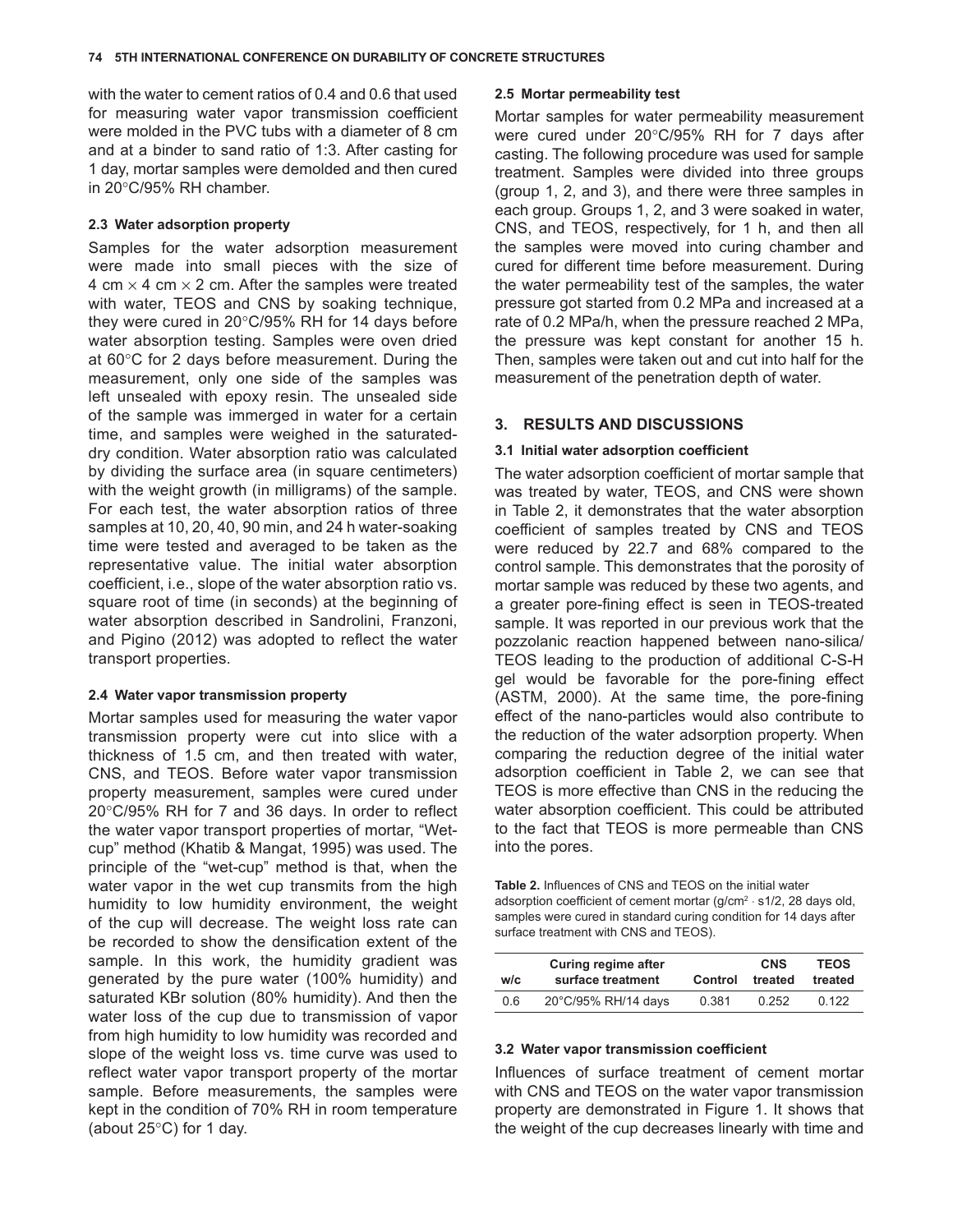<span id="page-2-0"></span>

**Figure 1.** The influence on the water absorption ratios when CNS and TEOS treated on the surface of the cement-based materials with different w/c ratios.

the slope of the scatter graph after equilibrium reflects the water vapor transmission capability through the mortar sample. A greater slope inflects a bigger water vapor transmission coefficient.

From Figure 1, it can be seen that both CNS and TEOS can lower the water vapor transmission coefficient of the mortar sample, i.e., the reduction of the slope of the weight vs. time scatter curve, the variations of the reduction extents of these coefficients can reflect the difference of the porerefining characteristics of CNS and TEOS. Figure 1 shows that the water vapor transmission coefficients of CNS-treated and TEOS-treated samples were reduced by 6.3 and 64.0% to the control sample, indicating that a slight pore refining effect of CNS on the sample can be obtained, while a significant effect can be obtained when TEOS was applied onto the surface. These results show the same trend as shown in [Table](#page-1-0) 2.

#### **3.3 Water penetration test of mortar**

The water penetration depth of mortar samples before and after surface treatment was used to reflect the influence of surface treatment. Figure 2 shows the scatter graph of the penetration depth of mortar sample. At least the penetration depth at 10 locations was measured and averaged to be taken as the penetration depth value. In this work, the water penetration coefficient, i.e., value of the penetration depth of surface-treated sample divided by that of the control sample, was used and the results are shown in Table 3.



**Figure 2.** Effects of surface treatment of cement mortar with CNS and TEOS on the water vapor transmission property ( $w/c = 0.4$ mortar, curing for 36 days).



**Figure 3.** Comparison of water penetration depth after treating with CNS and TEOS.

**Table 3.** Water penetration coefficient of mortar sample treated with CNS and TEOS.

| w/c      |      | 0.4                    | 0.6  |              |                                                        |                     |
|----------|------|------------------------|------|--------------|--------------------------------------------------------|---------------------|
| Treating | 1 h  | CNS/ TEOS/ CNS/<br>1 h | 1 h  | TEOS/<br>1 h | CNS/<br>1 h                                            | <b>TEOS/</b><br>1 h |
|          |      |                        |      |              | Curing 24 days 24 days 38 days 38 days 40 days 40 days |                     |
| Coeff.   | 0.75 | 0.47                   | 0.28 | 0.2          | 0 63                                                   | 0.36                |

It shows in Table 3 that the penetration coefficients of samples that were treated with CNS and TEOS are all smaller than 1, indicating an improvement of the compactness of the treated samples. And this compiles well with those shown in the previous sections. In regard of the reduction extent of the penetration coefficient to that of 1, it shows that TEOS is more capable in reducing the water penetration depth. It can be seen that the penetration coefficient of CNS-treated samples are 37, 29, and 43% smaller than TEOS-treated samples for  $w/c = 0.4$ , curing time = 24 days;  $w/c = 0.4$ , curing time = 38 days;  $w/c = 0.6$ , curing time = 40 days samples.

## **4. SUMMARY**

(1) Both TEOS and CNS can reduce the water adsorption ratio, water vapor transmission, and water penetration properties of cement mortar when they are surface treated and